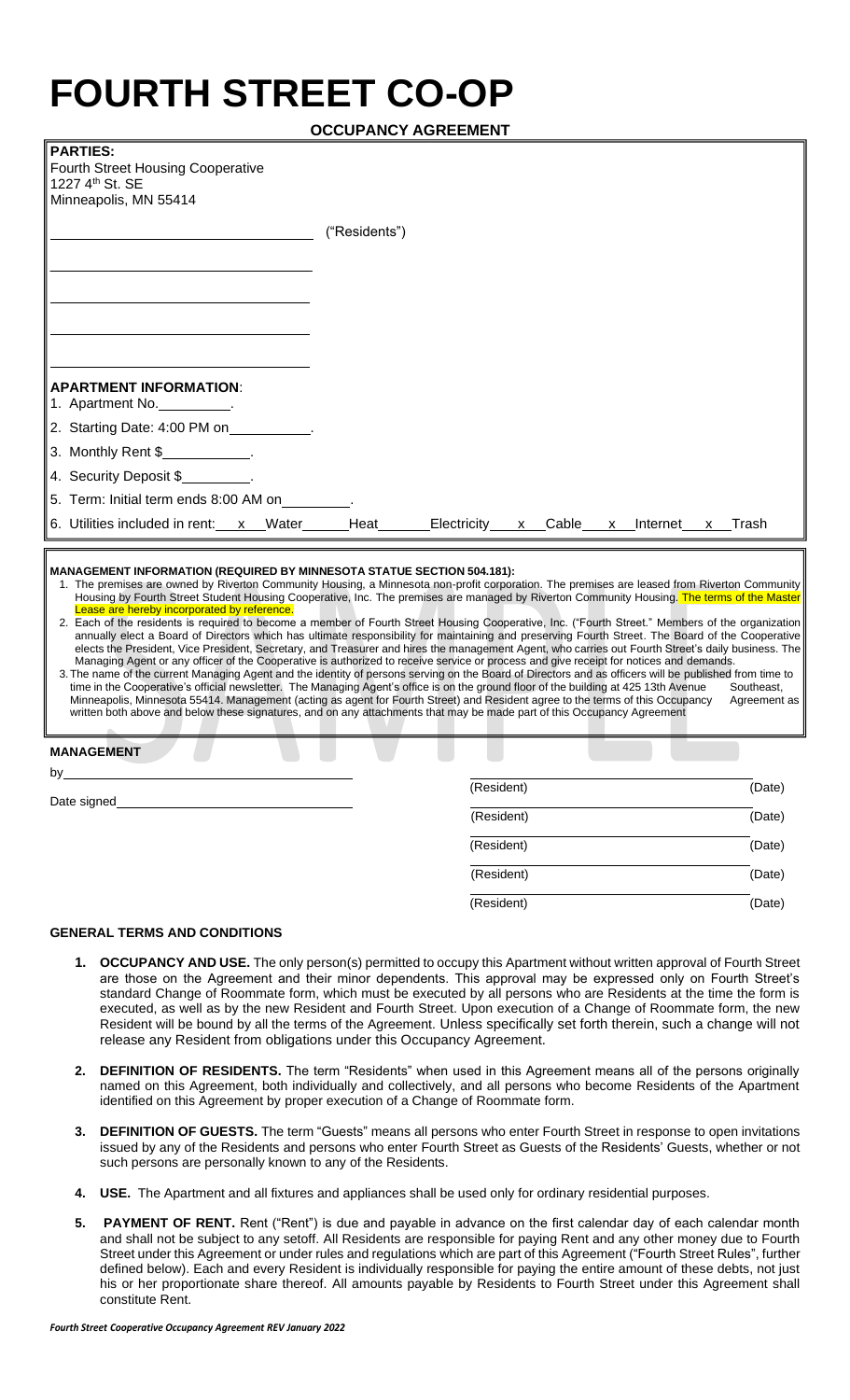- **6. CHARGE FOR LATE PAYMENT RENT.** Rent received after the fifth calendar day of the month will be assessed a late charge in the amount of 8% of the outstanding late balance up to a maximum of \$50. This fee may be subject to change to comply with Minnesota State Law. A fee of \$20 will be charged for returned or dishonored checks. In the event of a returned or dishonored payments, all future payments must be in certified funds (cashier's check or money order). All amounts of Rent, or other damages or fees, owed by Residents to Fourth Street, but not paid when due or on demand, shall bear interest at the rate of the lower of eight percent (8%) per annum and the maximum interest rate permissible by Minnesota law.
- **7. RESPONSIBILITIES OF FOURTH STREET.** Fourth Street agrees: (a) that the Apartment and all common areas will be fit for use as a residential premises; (b) to keep the premises in reasonable repair and make the necessary repairs within a reasonable time after written notice by the Residents, except when a disrepair has been caused by the willful or negligent conduct of the Residents or Guests, and (c) to maintain the premises in compliance with applicable health and safety codes, except where a violation of health and safety codes has been caused by the willful or negligent conduct of the Residents or Guests.
- **8. RESIDENTS' RESPONSIBILITIES.** Residents agree: (a) Residents shall not damage or misuse the Apartment, the common areas or any other part of the building , and grounds on which, the Apartment is located ("Premises"), waste the utilities provided by Fourth Street, or to allow their Guests to commit any such acts; (b) Residents shall not make any alterations or additions to the Apartment or remove any fixtures, screens or windows there from, to install any window coverings within the Apartment except those provided, or to paint the Apartment, common areas or any part of the Premises, without the prior written consent of Fourth Street; (c) Residents shall keep the Apartment clean and tidy; (d) Residents shall not litter or cause the common areas or any other portion of the Premises to be unsafe or untidy; (e) Residents shall not conduct themselves, or allow their households or Guests to conduct themselves, in a loud, boisterous, unruly, or thoughtless manner so as to disturb the rights of the other residents to peace and quiet; (f) Residents shall not permit any person not personally known to the Residents to enter through a security door; (g) Residents shall use the Apartment only as private residence and not in a way that is unlawful or dangerous or which could cause the a cancellation, restriction or increase in the premium of Fourth Street's insurance; (h) Residents shall not use or store on or near the Apartment, common areas or any other part of the Premises, any flammable, explosive, environmentally hazardous, or other hazardous substance; (i) Residents shall not use any appliances (such as washer, dryers, freezers, refrigerators, dishwashers) other than those furnished with the Apartment without the prior written consent of Fourth Street; (j) Residents shall promptly notify Fourth Street in writing of any conditions that may cause injury, require repairs, or which affect the habitability of the Apartment; (k) Residents, any members of the Residents' household, or a guest or other person under the Residents' control shall not engage in illegal activity, including drug-related illegal activity, on or near the Apartment, or surrounding property, whereby "drug-related illegal activity" means the illegal manufacture, sale, barter, trade, exchange, distribution, purchase, use, or possession with intent to manufacture, sell, distribute, or use, of a controlled substance, or the possession of drug paraphernalia, as prohibited by Minnesota or federal law; (l) Residents, any member of the Residents' household, or a guest or other person under the Residents' control shall not engage in any act intended to facilitate illegal activity, including prostitution, prostitution-related activity, and drug-related illegal activity, on or near the Apartment; (m) Residents and any members of the Residents' household will not permit the Apartment to be used for, or to facilitate, illegal activity, including prostitution, prostitution-related activity, or drug-related illegal activity, regardless or whether the individual engaging in such activity is a member of the Residents' household; (n) Residents or members of the Residents' household will not engage in the manufacture, sale, or distribution of illegal drugs at any locations, whether on, at, or near the Apartment or otherwise; (o) Residents, any member of the Residents' household, or a guest or other person under the Residents' control, shall not engage in illegal act, acts of violence, or threats of violence, including but not limited to the unlawful possession, use, or discharge of firearms, criminal street gang activity, intimidation, or any other breach of the Agreement that otherwise jeopardizes the health, safety, security, or welfare of Fourth Street, its agent(s), or residents. A SINGLE VIOLATION OF ANY OF THE FOREGOING BY ONE OR MORE RESIDENTS, ONE OR MORE RESIDENTS' FAMILY MEMBERS, ONE OR MORE OF RESIDENTS' GUESTS, OR ANY THIRD PERSON AT RESIDENTS' APARTMENT OR COMING TO THE APARTMENT UNDER EXPRESS OR IMPLIED PERMISSION BY ONE OR MORE RESIDENTS MAY BE GROUNDS FOR AN IMMEDIATE EVICTION OF ALL RESIDENTS WITHOUT PRIOR NOTICE. UNLESS OTHERWISE PROVIDED BY LAW, PROOF OF VIOLATION SHALL NOT REQUIRE A CRIMINAL CONVICTION, BUT SHALL BE BY THE PREPONDERANCE OF THE EVIDENCE.
- **9. RIGHT OF ENTRY.** All Residents are subject to having their Apartments inspected on a regular basis upon reasonable notice. Repair persons, exterminators, and the like authorized by Fourth Street may enter the Apartment: (a) in response to request for work by any of the Residents; (b) at any time during emergencies; (c) at reasonable times for inspection and/or treatment for pest control; or (d) at reasonable time after reasonable notice to Residents, for the purposes of maintaining, repairing, inspecting, improving, or showing the Apartment, and in all such circumstances, Residents must comply with Fourth Street's instructions concerning movement of furniture and other items for the kitchen area or other area of the Apartment in order to facilitate the effective performance of this work.
- **10. PETS.** Residents may not have any pet in the Apartment or anywhere on the premises unless the pet is registered and approved by Fourth Street, Fourth Street may direct immediate removal of any pets which disturb neighbors or damage Fourth Street property in the Apartment, common areas, or anywhere on the premises. Fourth Street has sole discretion to charge a reasonable fee and security deposit, approve or deny such registration, and may revoke such approved registration at any time.
- **11. WATERBEDS.** Waterbeds and any other water-filled furniture are not permitted.
- **12. DAMAGE OR INJURY TO RESIDENTS OR THEIR PROPERTY.** Fourth Street is not responsible for any damage or injury to the Residents or their property, or Guests or their property, or to the person or property of any other person, which is not caused by willful misconduct on the part of any employee or other authorized agent or representative of Fourth Street. Each of the Residents agrees to indemnify and hold Fourth Street harmless with respect to any liabilities, damages, or expenses (including reasonable attorneys' fees) arising from injury, death, damage or loss to the person or property of the Residents, any members of his or her families, his or her Guests, or any other person who any of the Residents permits to enter or remain in the Apartment upon the premises or grounds. Fourth Street urges Residents to obtain renter's insurance to protect themselves against injuries or damages to person and property.
- **13. ACTS OF THIRD PARTIES.** Fourth Street is not responsible for any damage or injury to person or property caused by any act or failure to act on the part of any third person (such as Resident, Guests, intruders, outside repair person and the like) who is not under direct supervision and control of Fourth Street.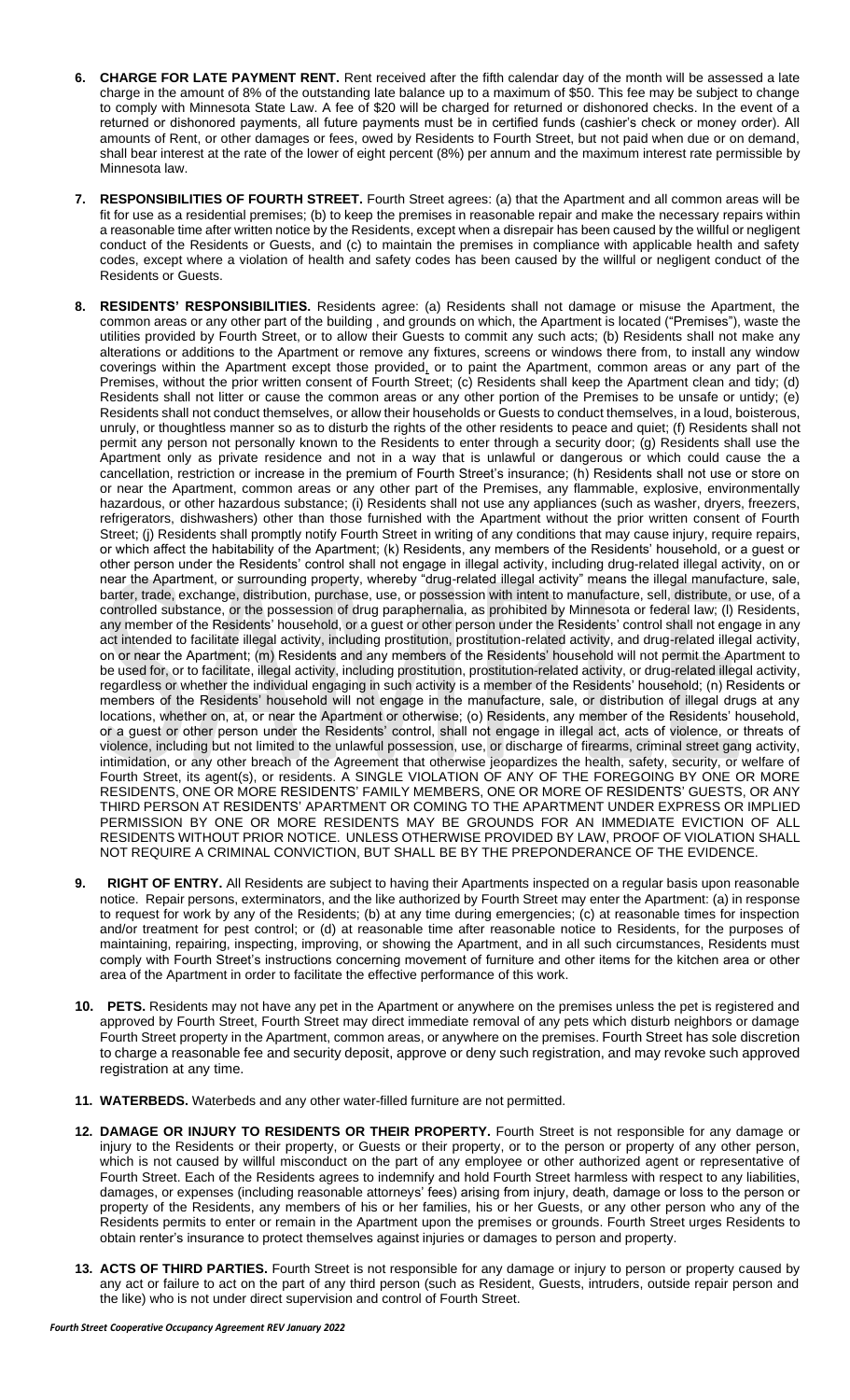- **14. SUBLETTING.** The Residents shall not sublet the Apartment or any part of it, nor assign this Agreement without the prior written consent of Fourth Street, and no such sublease or assignment shall be binding in any respect in the absence of such written permission of Fourth Street nor shall any sublease or assignment consented to by Fourth Street release or relieve any of the Residents from liability hereunder.
- **15. ABANDONMENT OR SURRENDER OF THE APARTMENT BEFORE TERMINATION OF THIS OCCUPANCY AGREEMENT.** The Residents understand that they are responsible for paying the full Rent each and every month during the term of this Agreement and extensions or renewals, along with all additional Rent required hereunder. If the Residents abandon or surrender the Apartment before the end of the term, they shall be responsible for all cleaning and repair costs necessary to place the Apartment in the condition it was upon original move in date.
- **16. RESIDENTS' LIABILITY TO RIVERTON.** The Residents agree to indemnify and hold Fourth Street harmless with respect to any liability, damage, loss, or expense (including reasonable attorneys' fees and the costs of repairs of service, including plumbing and electrical) arising out of any damage, loss or injury to persons or property caused by the willful or negligent acts or improper use of Fourth Street property or facilities by any of the Residents, their agents, families or Guests. The Residents also shall reimburse Fourth Street for any cost, including effort by Fourth Street to exercise its remedies under Paragraph 22 of this Agreement.
- **17. TERMINATION WITH SPECIFIED END DATE:** If the Residents wish to move out of the Apartment on the date this Agreement ends, the Residents must give Fourth Street prior written notice at least equal to the "Resident Notice Period," defined herein as two hundred forty (240) days, provided that Residents' notice to vacate shall specify a Occupancy Agreement termination date on the last day of a month. If the Residents fail to give proper notice, Fourth Street may a) extend this Agreement for one Resident Notice Period and b) raise the Rent. If the Residents stay in the Apartment after the date that this Agreement ends, with the approval of Fourth Street, and the Residents and Fourth Street have not renewed this Agreement or entered into a new Agreement, this Agreement shall be extended under its original terms except that (a) the duration shall be changed to month-to-month; and (b) Fourth Street may raise the Rent.
- **18. VACATING.** The Residents agree to vacate the Apartment on or before the termination of this Agreement. If the Residents fail to vacate on or before the required date, each of them shall be liable to Fourth Street for any and all resulting losses and expenses incurred by Fourth Street including court costs and attorneys' fees, as additional Rent. The Rent for any period of holding over shall be two hundred percent (200%) of the daily pro-rated Rent in effect on the termination date. Upon vacating, the Residents agree to leave the Apartment in the same condition it was at the time the Agreement commenced, except for ordinary wear and tear, except as provided in Paragraph 26(a). The Residents shall reimburse Fourth Street for the cost of any cleaning or repairs necessary to return the Apartment to such condition. Any property left after Resident has vacated shall be deemed abandoned and may be disposed of by Fourth Street in accordance with law.
- **19. DESTROYED OR UNTENABLE PREMISES.** If the Apartment or the premises as a whole is destroyed or so damaged as to be unfit for occupancy due to fire, refusal/inability to pay utility bills or other cause, Fourth Street may terminate this Agreement immediately upon written notice. If the destruction or damage was not caused by the fault and negligence of any of the Residents, Rent shall be pro-rated upon termination of the Agreement under this section, and any overpayment shall be refunded to the Residents.
- **20. DEFAULT.** Each and all of the Residents shall be in default ("Default") under this Agreement upon the occurrence of any of the following events: (a) the Residents fail to pay in full any monthly Rent when due (b) the Residents fail to pay in full any amount due as additional Rent under this Agreement or under applicable Fourth Street Rules by 8 a.m. on the fifth  $(5<sup>th</sup>)$  calendar day following the date on which notice of amount of such additional Rent due is sent to any of the Residents; (c) any of the Residents breaches or fails to observe and perform any other obligation under this Agreement or under the applicable Fourth Street Rules; (d) any of the Residents in any application or other statement furnished to Fourth Street omits or misrepresents a material fact, the omission or misrepresentation of which was relied upon by Fourth Street in evaluating such application or other statement ; or (e) any misrepresentation made by Residents in the certification of anticipated adjusted income.
- **21. REMEDIES FOR DEFAULT.** Upon the occurrence of any Default, Fourth Street may exercise any one or more of the following remedies: (a) any remedy provided at law or equity; (b) Fourth Street immediately may evict any or all of the Residents, and if the evicted Residents do not vacate the Apartment voluntarily, Fourth Street may commence legal action to evict those Residents and without prior notice; (c) Fourth Street may notify all of the Residents that this Agreement is terminated effective immediately or at any other time after the occurrence of the Default. (d) Fourth Street may keep this Agreement in force, and the Residents shall be liable for all Rent accruing for the remaining term of this Agreement, or until the Apartment is re-rented, whichever first occurs, in which case Fourth Street shall make a good faith effort to rerent the Apartment, provided that Fourth Street shall not be deemed to have waived or acquiesced in any Default or breach of this Agreement by means of Fourth Street's delay or failure to bring an eviction action.
- **22. SUBORDINATION.** This Occupancy Agreement is subject and subordinate to all present or future mortgages or deeds of trust affecting the premises, and the Residents hereby appoint Fourth Street as their attorney in fact which appointment is coupled with an interest (and is not revocable by any of them for any reason) to execute and deliver any and all necessary documents to affect the provisions of this paragraph.
- **23. NO ELECTION OF REMEDIES.** Fourth Street may exercise any one or more of its legal rights and remedies without waiving the right to exercise any other remedy or remedies at the same time or any other time.
- **24. NOTICES.** Whenever this Agreement provides for notice to be given or sent to any of the Residents, the notice shall be deemed to have been given or sent upon deposit hereof in the United States mail, certified or registered mail, addressed to the proper party at the apartment number identified in this Agreement, or at the time such notice is personally delivered to any adult person living in the Apartment, or at the time such notice is placed under the door of the Apartment or posted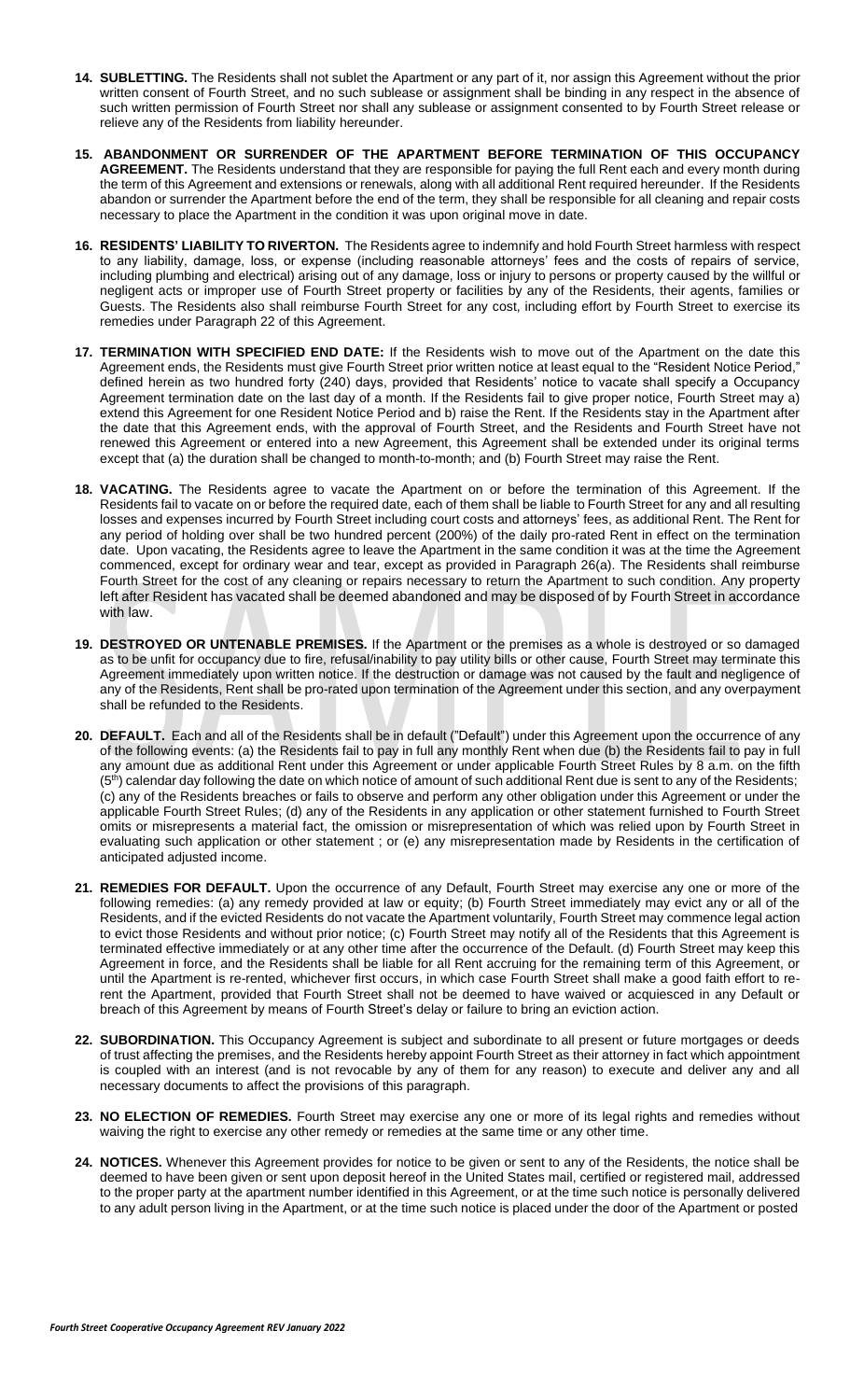on bulletin boards throughout the building. Notices to Fourth Street will be sufficient if they are signed by the prepared and delivered in writing to the Fourth Street office, except when a specific form is prescribed by Fourth Street.

- **25. SECURITY DEPOSIT.** Fourth Street and the Residents acknowledge that the sum identified on the face of this Agreement has been deposited as a Security Deposit, subject to the following terms: (a) The Security Deposit will be applied to the costs of unpaid obligations under this Agreement and the cost of cleaning and repainting the Apartment after it is vacated by all of the Residents. If the Residents vacate the Apartment prior to the expiration of the term of this Agreement, Fourth Street will charge the Residents for shampooing the carpets, waxing floors and washing the windows, and Residents shall pay such charges to Fourth Street upon demand. All other costs incurred in connection with repairing and cleaning the Apartment in order to leave it in the condition in which it originally was rented to the Residents except ordinary wear and tear will be deducted from the security deposit. (b) The balance of the security deposit, if any, remaining after the deduction of the charges provided for in paragraph 26(a), herein, will be made in the form of a check payable to the Residents. In the event that the costs to restore the Apartment to its original state exceed the amount in the Security Deposit, or in the event that the Residents owe Fourth Street any additional amounts under this Agreement, the Residents shall pay the additional amounts to Fourth Street on demand. Any such refunded deposits will be sent to the last known address of Resident unless Resident has provided a different address in writing to Fourth Street.
- **26. CONDITION OF APARTMENT.** Residents acknowledge that the Apartment has been inspected by Residents prior to signing this Agreement, and that Residents have accepted the Apartment Occupancy Agreement hereunder and are satisfied with the state of repair, operation, and condition thereof, including all present decorating, fixtures, and appliances in the Apartment. Residents have provided Fourth Street with a move-in inspection for the purpose of noting any damages or deficiencies to the Apartment. Residents' failure to provide such form to Fourth Street within forty-eight (48) hours of Residents' taking possession of the Apartment shall constitute conclusive evidence that the Apartment was received and accepted by Residents in good condition, with no damages or deficiencies. The approval by any one of the Residents as to the condition of the Apartment at move-in or move-out may and shall be relied upon by Fourth Street as constituting the approval of all Residents who sign this Agreement.
- **27. DOOR KEYS AND LOCKS.** Each of the Residents will be furnished with keys to the Apartment. If one of the Residents fails to return all keys, mailbox, openers, and other keys upon move-out, Residents agree to pay Fourth Street as additional Rent upon demand for the cost for replacement of all locks to the Apartment. Residents shall not change the locks and shall not install any locks on interior doors within the Apartment. If Fourth Street deems it necessary to replace locks to the Apartment, Residents shall pay Fourth Street such charges as additional Rent upon demand.
- **28. PAYMENT FOR DAMAGES.** Residents agree to pay Fourth Street within five (5) days after written demand from Fourth Street, as additional Rent, the amount of any loss, property damage, or cost of repairs or service to the Apartment, common areas, or facilities, caused by any of the Residents, or any of the Residents' Guests, invitees, pets, or third person coming to the Apartment or the common areas with the implied or express consent of any of the Residents. Property damage shall include, but is not limited to wastewater stoppages caused by improper objects, damage from windows and/or doors left open, damage to doors, windows, or screens, and repairs due to use beyond ordinary wear and tear. Residents' failure to pay Fourth Street for such damages within the stated time period shall constitute a breach of this Agreement and a Default and shall be grounds for an immediate eviction without prior notice.
- **29. NO WAIVER BY Fourth STREET.** No payment by Residents or receipt by Fourth Street of a lesser amount than the monthly installments of Rent herein stipulated shall be deemed to be other than on account of the earliest stipulated Rent, nor shall any endorsement or statement on any check or letter accompanying a check for payment of Rent be deemed an accord and satisfaction, nor shall Fourth Street's acceptance of Rent with knowledge of a breach by any of the Residents, or after Fourth Street has provided Residents with a notice to vacate, constitute a waiver of such breach, and Fourth Street may accept such check or payment without prejudice to Fourth Street's right to recover the balance of such Rent, to terminate this Agreement, to repossess the Apartment, to evict the Residents for nonpayment of Rent or for any other Default or breach of this Agreement, or to pursue any other remedy provided in this Agreement. Fourth Street shall not be deemed to have waived its right to bring an eviction action or any other legal action, or to pursue a pending eviction or other pending legal action, unless such waiver or agreement by Fourth Street is set forth in writing and signed by Fourth Street. No re-entry by Fourth Street, and no acceptance by Fourth Street of keys from the Residents, shall be considered an acceptance of a surrender of the Agreement. No waiver by Fourth Street of any Default or other breach of any provision herein contained shall operate as a waiver by Fourth Street of such Default or provision itself, or of any subsequent Default or breach thereof.
- **30. ATTORNEYS' FEES.** In the event that Fourth Street brings any legal action against any of the Residents, or in the event that Fourth Street incurs any legal fees in the enforcement of this Agreement, Residents shall pay Fourth Street, as additional Rent upon demand, all attorneys' fees, court costs, costs for any Writ of Recovery, and fees for service of process and sheriff's fees incurred by Fourth Street with respect to such action, even if Rent is paid after the legal action is commenced or the legal action is dismissed. In the event that any of the Residents brings any court or administrative action against Fourth Street and Fourth Street successfully defends or prevails on such action, Fourth Street shall be entitled to its actual attorneys' fees and costs incurred by Fourth Street in such action, as additional Rent upon demand.
- **31. FOURTH STREET BYLAWS, RULES, REGULATIONS AND GENERAL POLICIES.** The terms and conditions of this Agreement are subject to and shall be deemed to include the Bylaws, Rules, Regulations and General Policies of the Fourth Street Housing Cooperative, Inc., and Riverton Community Housing as amended from time to time (" Fourth Street Rules"). Residents acknowledge receipt of the Resident Handbook in effect on the Starting Date and amendments thereto as communicated to the Residents from time to time. In the event of a conflict between the Resident Handbook and this Occupancy Agreement, this Agreement shall prevail.
- **32. PEST CONTROL.** All Residents are required to assist Fourth Street in pest control procedures. All Residents' participation in Fourth Street's pest control treatment program is MANDATORY. If the Residents' Apartment is not ready when Fourth Street's pest control vendor is scheduled to treat the Apartment, the Residents may be required to pay for extermination re-treatment (s) or a second exterminator visit fee as additional Rent. Residents are required to comply with all requests by Fourth Street for readying their Apartment unit for pest control treatments which may include emptying cupboards, removing materials from under sinks or vanities, and other requests. Residents also are required to follow any recommendations or treatment control requests of Fourth Street's pest control vendor. Some pests, such as bedbugs, may require Residents to dispose of or professionally clean (at high temperatures or with chemical treatments) personal property and fabrics. Residents are responsible for all costs of treating or removing their personal property, furniture, mattresses, and fabrics needed, in the opinion of Fourth Street's pest control vendor, to achieve effective pest control.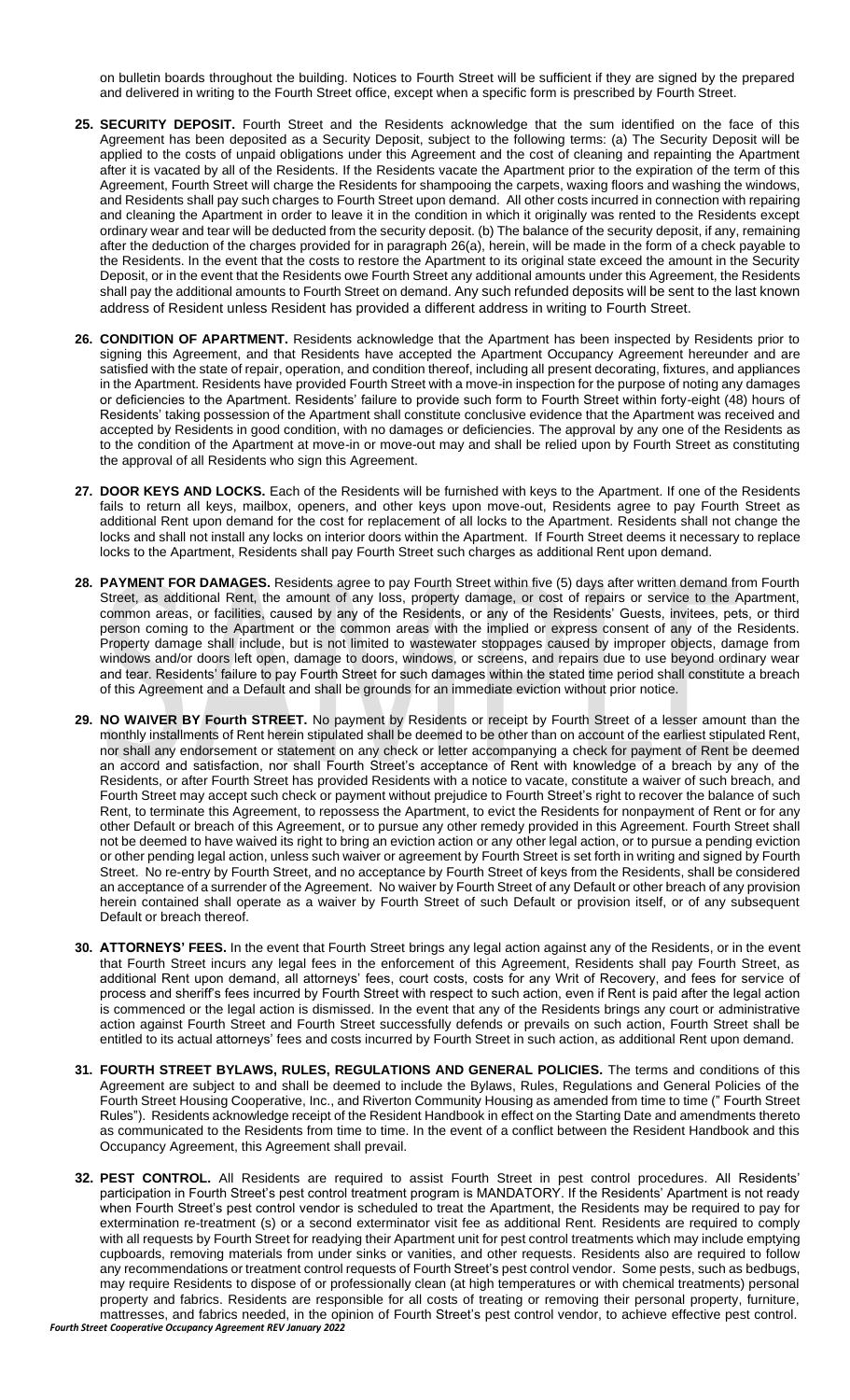Fourth Street will not reimburse or replace personal property that must be treated or eliminated. Failure to follow the requirements of Fourth Street's pest control vendor is a breach of this Agreement and constitutes a Default. A Resident's failure to promptly notify Fourth Street of pests in the Resident's Apartment is a serious violation of and Default under this Agreement. Prompt notification to Fourth Street is necessary to prevent pest infestation and to keep pests from spreading. In the event of a routine inspection that discloses that the Apartment has had an ongoing pest problem that has not been reported by the Residents, this Agreement may be terminated or non-renewed. In ordinary circumstances of pest control, Fourth Street will pay for the pest control treatment. In circumstances where Fourth Street's professional pest control provider determines that the pests have been brought into the apartment by a Resident or Resident's guests, where the Resident has failed to notify Fourth Street of a pest problem, or where the unit has been treated in the past and there is a re-infestation or a failure to take all steps required to eliminate the infestation, then Fourth Street shall be entitled to charge Resident for the cost of the initial service, or repeat service to the apartment, common areas or other units where an unreported problem has spread, in accordance with paragraph 29 herein.

- **33. METHAMPHETAMINE DISCLOSURE.** To the best of Fourth Street's knowledge, no methamphetamine production has occurred in the Apartment.
- **34. UTILITIES**. Residents may arrange for utilities and services not otherwise provided by Fourth Street only in accordance with the rules and regulations of Fourth Street. All such utilities and services shall be paid for by Residents alone without any expectation or offset by Fourth Street and shall not make any modification or structural alteration to the Apartment in accordance with paragraph 8 herein.
- **35. EXTENDED ABSENCES**. In the event all Residents will be away from the Apartment for more than 8 consecutive days, Residents agrees to notify Fourth Street in writing of such absence. During such absence Fourth Street may enter the Premises at reasonable times necessary to maintain the Premises and inspect for damages and needed repairs.
- **36. 38**.**ELECTRONIC SIGNATURES AND DELIVERY**. Fourth Street and Residents agree that the electronic signature of any party on any document related to this transaction shall constitute a valid, binding signature of such party. Fourth Street and Residents further agree that electronic delivery of this Occupancy Agreement or any addenda thereto through e-mail or similar electronic means shall constitute sufficient delivery to the other party.
- **37. MISCELLANEOUS**. This Occupancy Agreement shall be governed, construed, and interpreted by, through, and under the laws of the State of Minnesota. If any provision of this Occupancy Agreement or the application thereof shall, for any reason and to any extent, be invalid or unenforceable, neither the remainder of this Occupancy Agreement nor the application of the provision to other persons, entities or circumstances shall be affected thereby, but instead shall be enforced to the maximum extent permitted by law. Fourth Street and Residents hereby agree that this Occupancy Agreement contains the entire agreement between the parties and this Occupancy Agreement shall not be modified, changed, altered, or amended in any way except through the use ofa written amendment signed by all of the parties hereto.